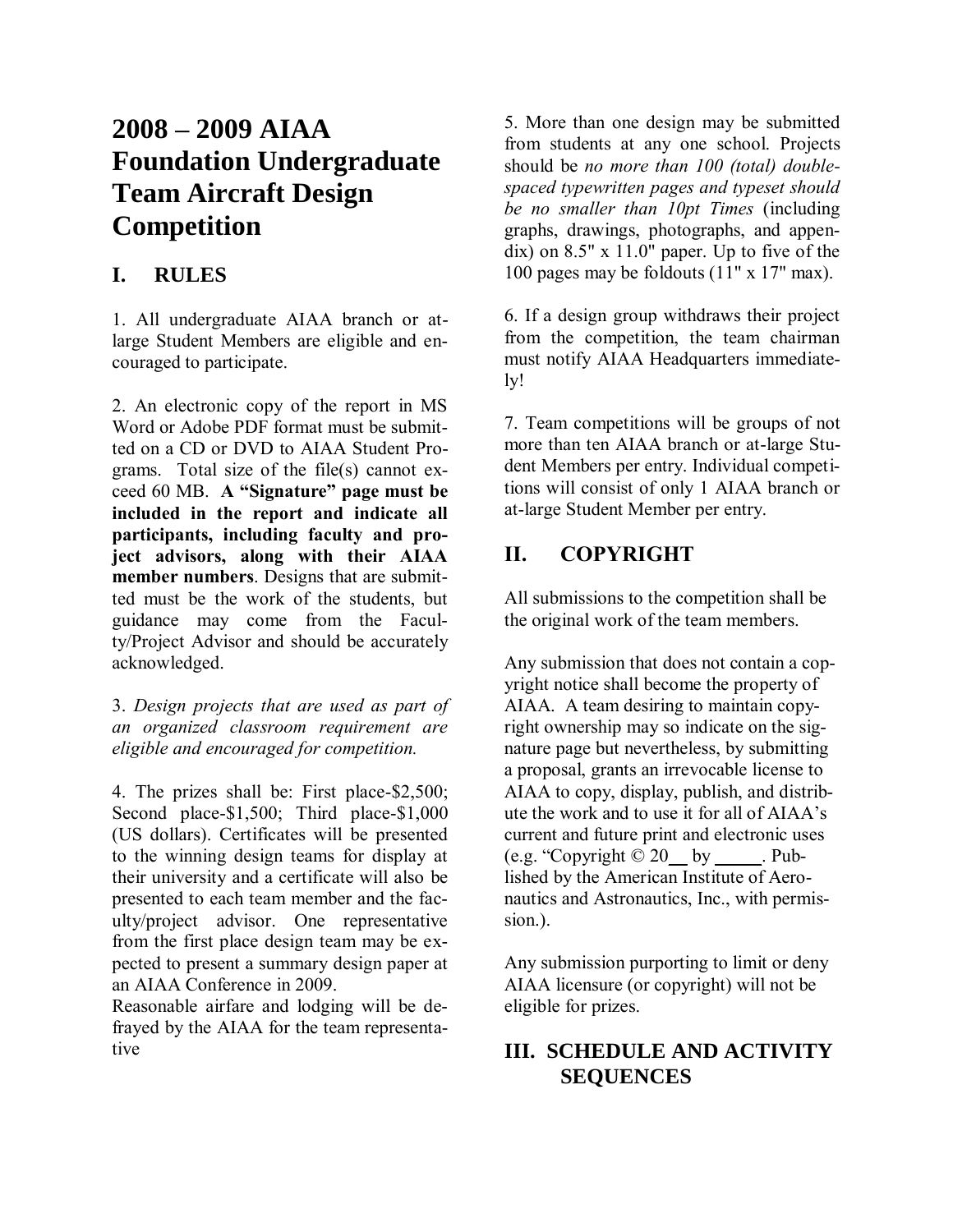Significant activities, dates, and addresses for submission of proposal and related materials are as follows:

#### **A. Letter of Intent – 13 Mar 2009 B. Receipt of Proposal – 12 June 2009 C. Announcement of Winners – Aug 2009**

Groups intending to submit a proposal must submit a one page Letter of Intent along with the signed attached Intent Form (Item A) on or before the date specified above, at the following address:

#### **AIAA Student Programs 1801 Alexander Bell Drive Suite 500 Reston, VA 20191-4344**

The CD containing the finished proposal must be received at the same address on or before the date specified above for the Receipt of Proposal (Item B).

### **IV. PROPOSAL REQUIREMENTS**

The technical proposal is the most important factor in the award of a contract. It should be specific and complete. While it is realized that all of the technical factors cannot be included in advance, the following should be included and keyed accordingly:

1. Demonstrate a thorough understanding of the Request for Proposal (RFP) requirements.

2. Describe the proposed technical approaches to comply with each of the requirements specified in the RFP, including phasing of tasks. Legibility, clarity, and completeness of the technical approach are primary factors in evaluation of the proposals.

3. Particular emphasis should be directed at identification of critical, technical problem areas. Descriptions, sketches, drawings, systems analysis, method of attack, and discussions of new techniques should be presented in sufficient detail to permit engineering evaluation of the proposal. Exceptions to proposed technical requirements should be identified and explained.

4. Include tradeoff studies performed to arrive at the final design.

5. Provide a description of automated design tools used to develop the design.

### **V. BASIS FOR JUDGING**

### *1. Technical Content (35 points)*

This concerns the correctness of theory, validity of reasoning used, apparent understanding and grasp of the subject, etc. Are all major factors considered and a reasonably accurate evaluation of these factors presented?

#### *2. Organization and Presentation (20 points)*

The description of the design as an instrument of communication is a strong factor on judging. Organization of written design, clarity, and inclusion of pertinent information are major factors.

#### *3. Originality (20 points)*

The design proposal should avoid standard textbook information, and should show the independence of thinking or a fresh approach to the project. Does the method and treatment of the problem show imagination? Does the method show an adaptation or creation of automated design tools.

*4. Practical Application and Feasibility (25 points)*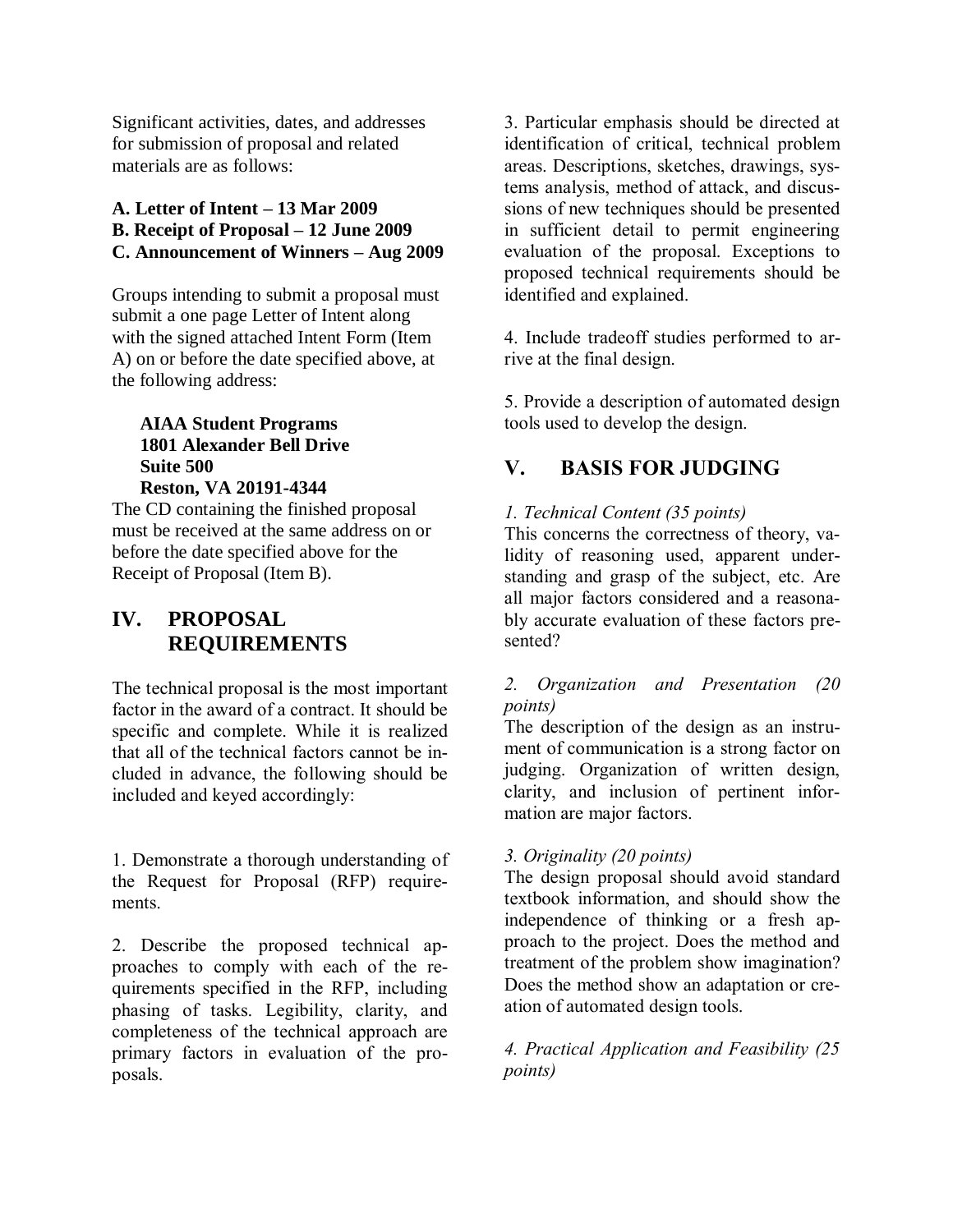The proposal should present conclusions or recommendations that are feasible and practical, and not merely lead the evaluators into further difficult or insolvable problems.

### **VI. REQUEST FOR PROPOSAL**

#### **Advanced, Environmentally Compatible, 150 Seat Commercial Transport**

#### **Background**

There is increasing pressure on the aviation industry for ever more efficient, environmentally responsible, transport aircraft. There have already been significant advancements in aircraft materials, systems designs and propulsion, as evidenced by the Boeing 787 and Airbus A350. Further advancements may be at hand. The middle of the next decade will see large numbers of 737NG and A320s exceeding 20 years in airline service. The age of these aircraft, combined with environmental pressures and increasing fuel costs, has motivated the airline industry to push for a next generation airplane family, centered around replacing this class of aircraft.

### **Project Objective**

This RFP asks for a new commercial transport design that seats 150 (dual class) passengers with US transcontinental range capability. The aircraft will show significant improvements in fuel burn (with associated CO<sup>2</sup> reduction), reduced community noise, while maintaining or improving productivity and passenger comfort standards. Key elements are to determine the appropriate technology balance, estimate the size, weight and performance and operating cost of the proposed design. The airplane acquisition cost must be competitive with the airplanes it will replace. Net productivity on a fleet basis will be equal to, or better than the fleet it replaces (e.g. mission availability per year, hence, the cruise speed and average trip times shall be similar to existing airplanes for fleet sizing purposes, and will not have a negative impact on crowded air traffic control (ATC) space by slowing other aircraft in the system). The aircraft is to operate within the current infrastructure (ATC, airports, Fuels), compatible with an introduction into service in the later half of the next decade.

#### **General Design Requirements**:

Capacity: 150 seats, dual class  $(\sim 12$  seats, 36" pitch first class,  $\sim$ 138 seats @ 32" seat pitch economy class). Capability for seating one class, 30" pitch seating without exit limitations.

Cargo capacity:  $>7.5$  ft<sup>3</sup>/passenger, bulk loaded.

Maximum payload capability to carry full, single class 30" pitch passenger capacity, at 185 lbs/passenger, plus full cargo hold at 8  $lbs/Ft^3$ .

Maximum Landing Weight (MLW) is operations with Maximum Zero Fuel Weight, plus fuel reserves for maximum range mission at that Payload.

Maximum Range: 2800 nm with typical mission reserves with full dual class passenger load, assuming 225 lbs/passenger.

Typical mission (average) Ranges: 500 nm 50% of missions, 1000 nm for 40% of missions, 2000 nm for 10% of missions.

Cruise speed Requirement: .78 Mach (Long Range Cruise – LRC). Objective: .80 Mach (LRC).

Initial Cruise Altitude Capability at MTOW:

 $> 35,000$ ' ISA + 15 C degrees

Maximum operating altitude: 43,000'

Maximum landing speed (at Maximum Landing Weight): 135 knots

Takeoff Field Length (TOFL), MTOW: 7000' sea level, 86 deg F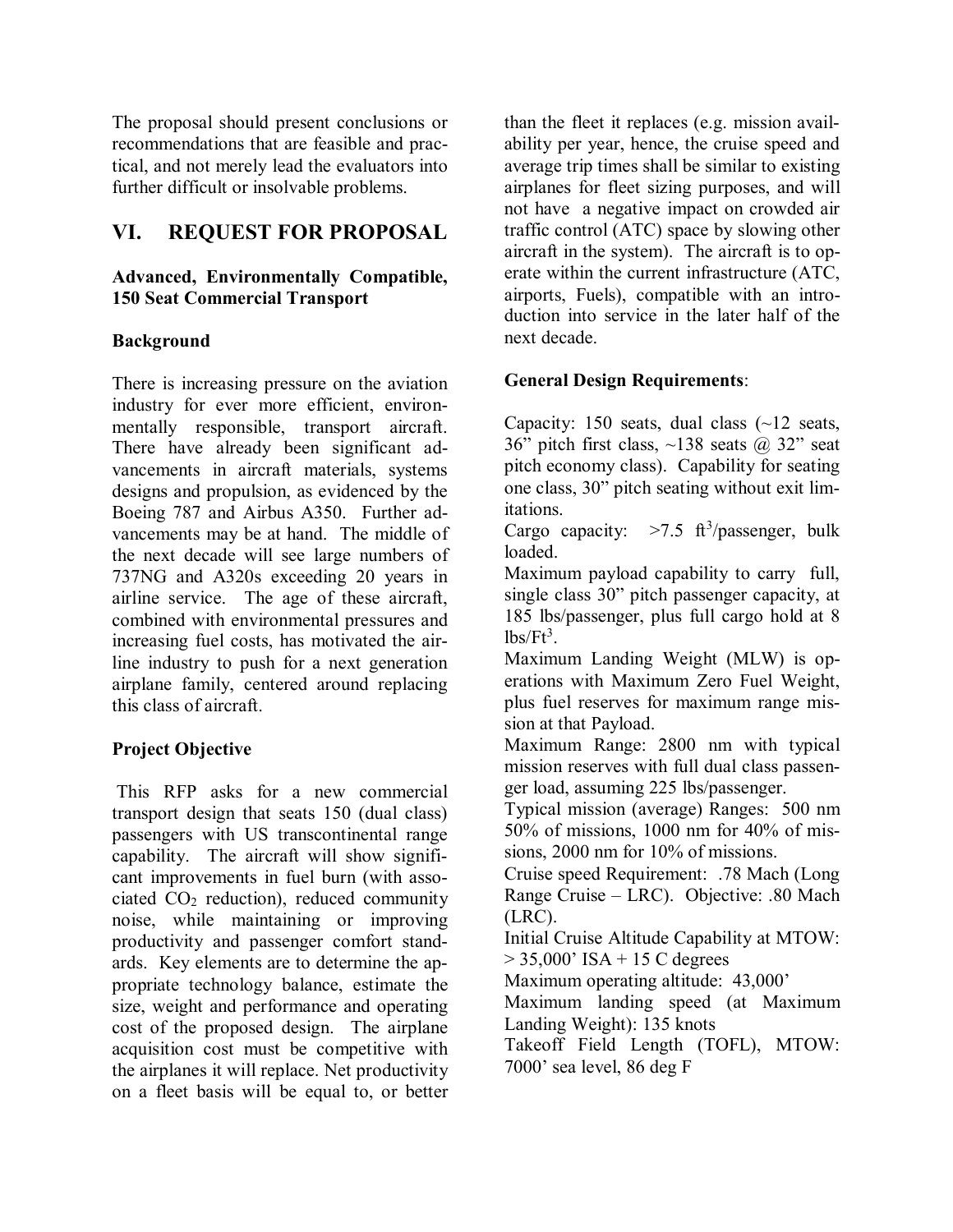Community Noise shall be ICAO Chapter 4 level minus 20 db cumulative

Fuel burn block Fuel/seat 500 nm mission shall be requirement:  $\leq$  41 lbs/seat. Objective:  $\leq$  38 lbs/seat.

The airplane shall be certifiable to appropriate FARs for approximately 2018 entry into service.

Operating costs: requirement 8% or better (reduction); objective 10% or better per seat operating cost economics (Crew, Maintenance, Fees and Fuel – at  $$2.50/US$  gal) than current, comparably sized commercial transports in typical US major airline type operation.

Potential powerplant concepts that may be considered vary from P&W geared turbofan (as proposed for Bombardier C- Series and Mitsubishi Regional Jet), or advanced direct drive high bypass ratio turbofans, or unducted fan (open rotor) concepts.

Airplane acquisition cost shall be commensurate with current 150 seat category transports.

#### **Supporting Data**

The technical proposal must convincingly demonstrate that the design can satisfy the fuel efficiency targets, and the community noise requirement, all while coming in at empty weights that will meet the payload requirements. The proposal should satisfy the following tasks to show how the design would be developed.

- 1. Justify the final design, and describe the technologies, engine selection and technical approach used to meet the mission requirements
- 2. Provide carpet plots used to finalize the final selected design
- 3. Include a dimensioned 3-view general arrangement drawing
- 4. Include an inboard profile showing the general internal arrangement
- 5. Include an illustrated description of the primary load bearing airframe structure, and state rational for material selection
- 6. Show an estimated drag build-up and drag polar for the cruise configuration, the take-off configuration, and the landing configuration
- 7. Show a weight breakdown of the major components and systems and center of gravity travel.
- 8. Provide performance estimates, and a community noise evaluation.
- 9. Demonstrate aircraft stability for all flight and loading conditions.
- 10. Describe any advanced technologies or design approaches and their relative benefits as used to obtain performance improvements. Address risk mitigation if these technologies fail to materialize, including cost increase and performance decrements.
- 11. Provide flyaway cost and life cycle cost estimate for production run of 500 and 1500 units.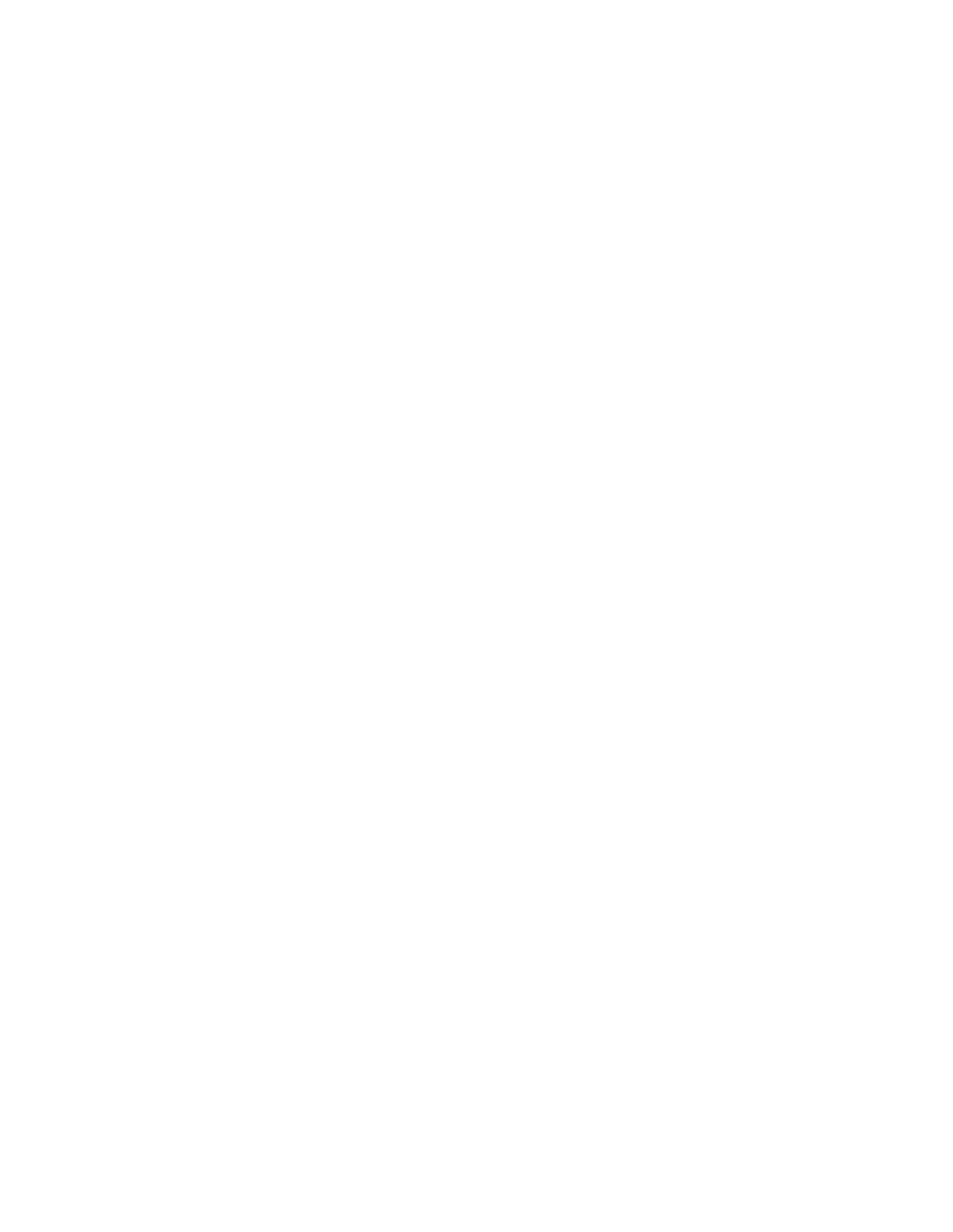## **Typical mission rules**



▪ Standard day<br>▪ 6.7 lb per U.S. gal fuel density<br>▪ Nominal performance